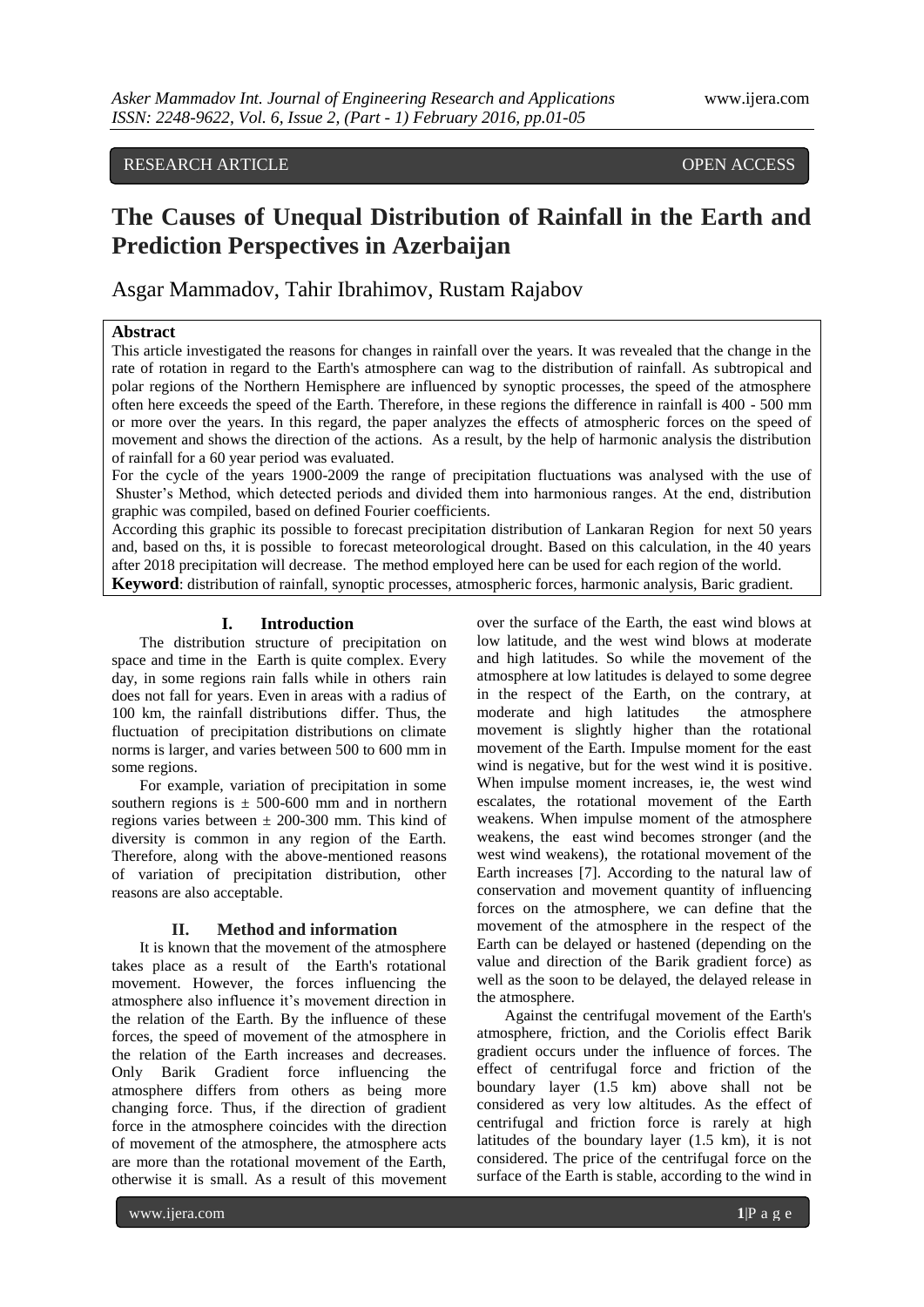the friction force (in relation to the Earth's atmosphere) depends on the speed and orographic features. Coriolis force also depends on geographical latitudes and relative movement speed. It is also necessary to take into account that the value of the friction force is greater on dry surfaces than on the water surface. Therefore, with the complexity of orographic features, the value of the friction force increases at high latitudes, and in this connection the atmosphere movement breaks more (ground surface) at high latitudes.

Barik gradient force is the main force in the momentum of air masses. In the formation of the atmospheric processes the role of this force is great. Under the influence of these forces the direction of wind changes frequently, clouds and rains transfer to other parts of the Earth. The value of Barik gradient force depends on orographic features, and is compensated by friction coriolis forces. Unequal precipitation distribution is also connected with Barik gradient force. Value changes of this force are determined by the temperature contrast between the upper and lower latitudes. While the temperature contrast is high , the impact of advective processes increases in the region, otherwise, the value of the contrast is small and convective processes are dominant in the region. Frequent change of temperature contrast causes a change in the direction of the Barik gradient vector, and as a result the transferring of atmospheric precipitation changes over time. Surface cover around the equatorial regions is more homogeneous than at other latitudes, about 20% of the land area is dry, while the rest of the surface is water. Here, the value of friction force is less changeable, and is relatively weak at higher latitudes, where the Coriolis force is very small. The homogenity of the surface affects the changing of the Barik gradient force, and reduces it. One of the reasons for high precipitation at this latitude is the high humidity and little change in Barik gradient force. At the same time, the vector of Barik gradient force directed from moderate latitudes towards the equator can be regarded as a quantitative factors that causes more precipitation at moderate latitudes. In some studies it is known that 80% of precipitation is advection precipitation [1]. The amount of precipitation during the year is 1500 - 2000mm in a narrow zone around the equator. On the east coast of Africa it is less than 1000 mm, and, to a lesser extent, on the islands of Borneo and Sumatra, and the upper parts of the Amazon River, precipitation levels measure up to 3000 mm per year. Differences in precipitation distributions in separate regions of course depend on the orographic characteristics of the region. In general, differences in the structure of space-time in the regions around the Equator are smaller than at other latitudes.

The impact of friction and Coriolis forces increases towards high latitudes, and the influence of Barik gradient force and the rotational movement of the atmosphere in the respect of the Earth changes significantly. The rotational movement of the atmosphere in the respect of the Earth is slightly delayed. For this reason, the amount of precipitation in the western coastal regions is less than it is in the east. Though the Sahara Desert stretches to the Atlantic Ocean to the shores in the Northern Hemisphere, the amount of precipitation is less, no more than 250 mm in a year. The west coast of North America, especially from the Californian peninsula and furthere north, is characterized by a low amount of precipitation. In the eastern part of North America a corresponding arid region has not been found. In general, according to the general laws adopted for passat zones precipitation is less on the west cost than on the east coast. On the contrary, the situation varies in moderate zones, the west coast is relatively more humid than the east coast. In South America, on the coast from the equator from  $32^{\circ}$  latitude to the west, the precipitation increases by up to 2000 mm. Of course, the precipitation is observed only in a very small area, on the western slopes of the Andes Mountains, then it falls drastically, and decreases by less than 200mm per year.

Thus, one of the reasons for the unequal distribution of precipitation on space and time is the change of value and direction of Barik gradient force. In addition, it should be noted that in the upper layers, from the boundary layer of atmosphere, movement takes place by geostraphic law, ie Barik gradient and Coriolis are determined by mutual influence.

The atmosphere is relatively less stable and more homogeneous in the respect to the Earth. Therefore, the direction of the air speed in a very rare case and for a short period of time may correspond with the direction of the rotational movement of the Earth. Figure 1 shows the effect directions thatcause atmosphic movement during three different natural process. In all three processes the centrifugal force is perpendicular to the speed vector of the wind, and the Coriolis corresponds with the force vector in cyclones, but its direction is opposite in anticyclones.

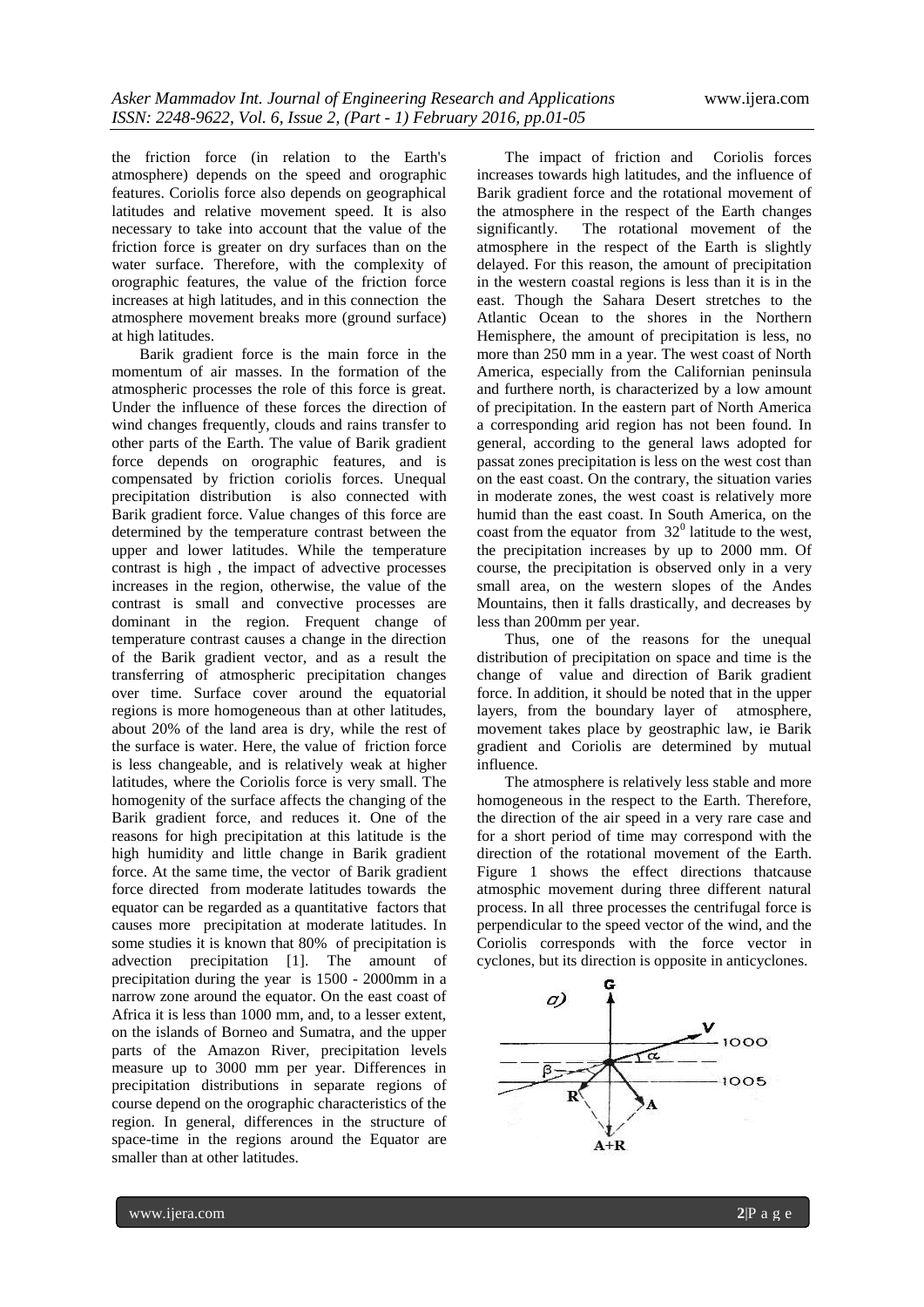

**Figure 1. Mutual state of the forces affecting the atmosphere by taking into account the friction force. аmovement in isobaric rectangular, b-movement in cyclonic processes, and c-movement in anti-cyclonic processes.**

As one of the reasons for precipitation distribution in continents, the study of atmospheric circulation is of a great deal of interest [3]. In a large part of the Eurasian continent, moving away from the Atlantic Ocean from the west coast to the east, the annual amount of precipitation decreases. In some areas the violation of this law only takes place in the mountainous areas. In this case, by the influence of Barik gradient force the atmosphere's movement breaks, so the movement speed of the atmosphere is delayed in the respet to the Earth. Water evaporated from the surface of the ocean does not reach to the dry surface, whose speed is relatively high.

Of course, the amount of precipitation is not only due to horizontal transfer, but also depends on vertical processes. In this term it rains a lot in the areas where cyclones dominate, but in anticyclone dominated areas there is less rainfall. In addition, in

unstable starification ie, due to the thermal convection, rainfall is not excluded.

Thermal convection forms while the surface heats, but not all shielding movements can form precipitation. In arid areas of Russia (southern and south-eastern regions) the dry surface and the air layer above it heats in summer, the intensity of the raising air masses increases, but there is no cloud, and rain does not fall. The reasons for this are explained by the lack of humidity capacity of the air at high temperatures, and by the low relative humidity [8]. At the same time it should be noted that here it is impossible to ignore the impact of Barik gradient force. In arid areas at somewhat higher altitudes (middle troposphere), evaporated moist air masses are transferred to other areas by the influence of Barik gradient influence.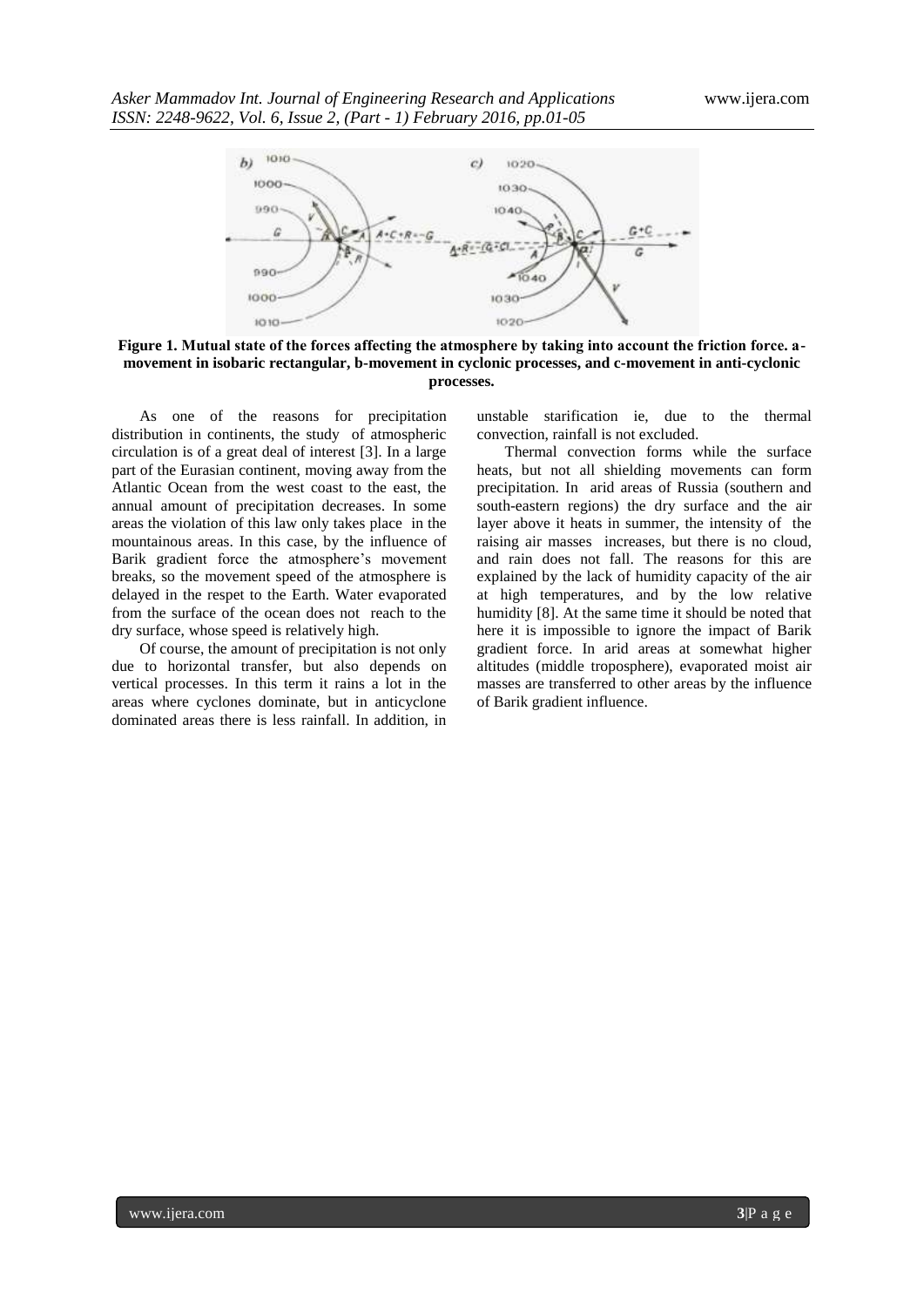

Figure2. Map scheme of Lankaran natural province of the Azerbaijan Republic

#### **III. Counts**

Thus, the structure of the precipitation distribution of is more complex, and it is more difficult to forecast. By taking into consideration the mentioned difficulties, precipitation forecast for one of the major economic regions (the Lankaran region) of Azerbaijan was studied. At this time the impact of factors having roles in rainfall distribution (above mentioned) is taken into account during revealing periodics in a hidden form. Lankaran natural province is located in the south of the Azerbaijan Republic, the area is approximately more than 6,1 thousand  $km^2$ . (fig. 2.)

For calculation rainfall data have been taken since 1900 from Lankaran synoptic observation station.

The row of this data is divided to the harmonic series and peroidicals are chosen. Periodicals are determined by the following analytical expression:

$$
y = A_1 \sin\left(\frac{2\pi}{\tau_1}t + \phi_1\right),
$$

Here:

$$
A_1 = \sqrt{a^2 + b^2}, \qquad \qquad \varphi_1 = \arctg \frac{a}{b},
$$
  

$$
a = \frac{2}{\tau_c} \sum_{i=1}^{\tau_c} y \cos \frac{2}{\tau_c} t
$$

www.ijera.com **4**<sup>p</sup> a g e